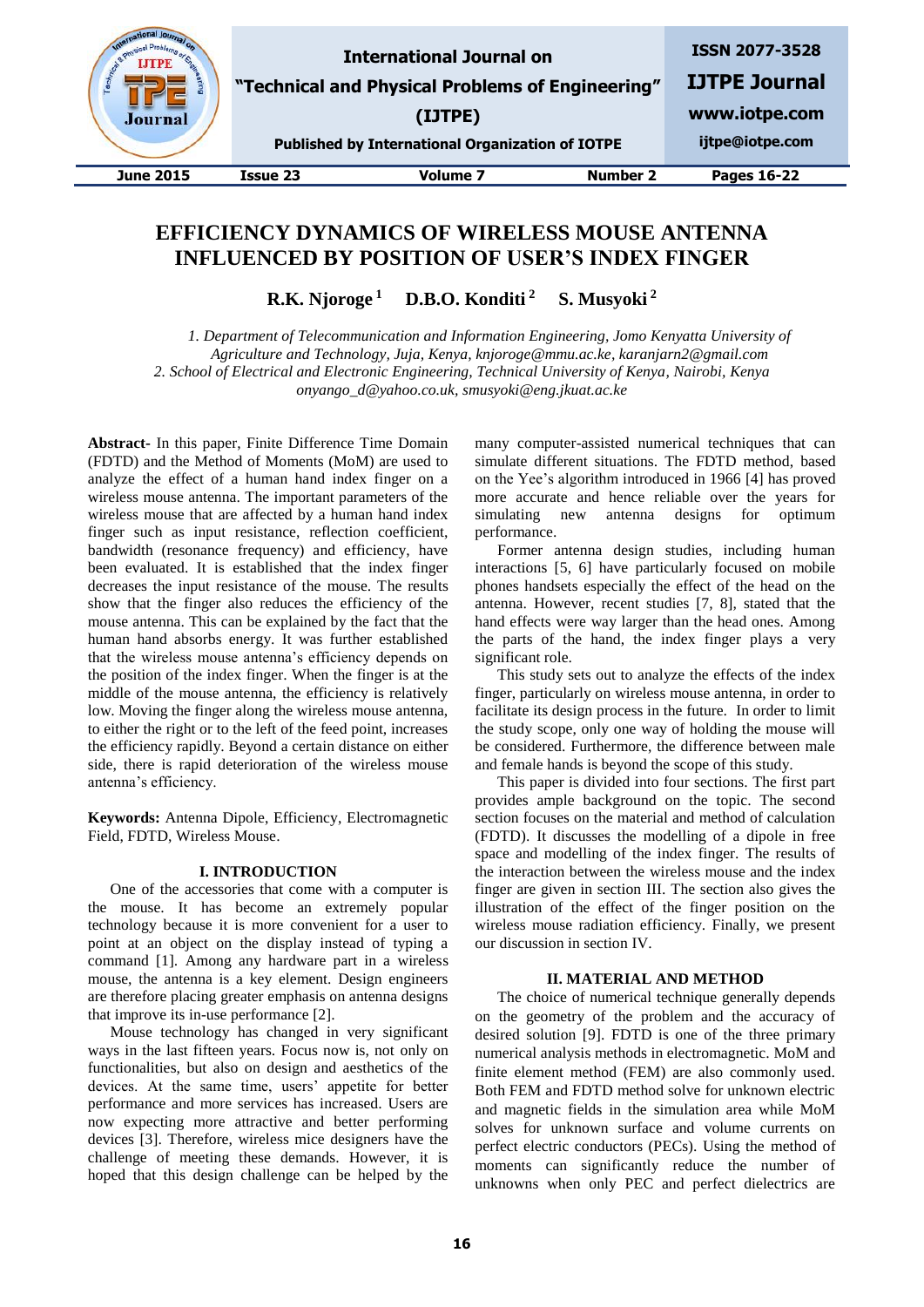present, but this is not the case with the human hand, which is quite loss. FEM analysis is conducted on a mesh which can be somewhat arbitrarily defined as long as it follows certain guidelines.

This makes FEM a more flexible solution when solving complex geometries. However, FEM also requires solving a matrix equation that takes a great deal of computation. The FDTD method must use a grid of fixed size, but it is an iterative method that computes field values over a large number of time steps and solves a given number of unknowns faster than FEM [10].

Since this research required a large number of simulations, the speed of the solution is important. Thus, because of this and because FDTD requires less memory than FEM, the FDTD method was chosen. However, in this study, MoM was used only for validation of the results.

### **A. FDTD Formulation**

In FDTD, both space and time are divided into discrete segments. The division of space is referred to as spatial discretization and the division of time is called temporal discretization. Spatial discretization is done by dividing the computational space into cubical cells called Yee cells [4] as shown in Figure 1.



Figure 1. Positions of the electric and magnetic field components in a Yee cell [4]

From Figure 1, it can be seen that electric field components of  $E_x(i,j,k)$ ,  $E_y(i,j,k)$  and  $E_z(i,j,k)$  are located at Yee-cell edge centres and magnetic field components of  $H_x(i,j,k)$ ,  $H_y(i,j,k)$  and  $H_z(i,j,k)$  are located at face centers. The magnetic and electric fields are offset both in space and time. The computation space is assumed to be filled with a number of Yee-cells resulting in a threedimensional volume called an FDTD grid or mesh. Each Yee-cell is identified by the spatial discretization indices  $(i,j,k)$ . These indices are mapped to the physical space as per the following relation.

### $(i,j,k) \rightarrow (i\Delta x, j\Delta y, k\Delta z)$

The temporal discretization index *n* corresponds to the real time, *n*Δ*t*.

#### **B. Numerical Dispersion**

The dimensions of the cells are carefully determined in order to be sufficient to resolve the shortest wavelength of the electromagnetic waves used in the simulations. If this is not done, an error due to the difference between the values of numerical phase velocity and analytical phase velocity will be quite large. Care should therefore be taken so as to reduce this error as much as possible. The reduction of this error results in more accurate simulations. The following section describes how this is done [11].

First, the shortest wavelength is calculated using the formula:

$$
\lambda_{\min} = \frac{c}{f_{\max} n_{\max}} \tag{1}
$$

where  $f_{\text{max}}$  is the highest frequency in the propagating wave or signal which corresponds to the shortest wavelength and  $n_{\text{max}}$  is largest refractive index found anywhere in the computational space. The  $n_{\text{max}}$  is calculated as follows:

$$
n_{\text{max}} = \sqrt{\mu_r \varepsilon_r} \tag{2}
$$

where  $\mu_r$  and  $\varepsilon_r$  are relative permeability and permittivity of the material used in the simulations.

Second, the wave is resolved with at least 10 cells:

$$
\Delta_{\lambda} = \frac{\lambda_{\text{min}}}{N_{\lambda}} \tag{3}
$$

where  $N_{\lambda} \ge 10$  and  $\Delta_{\lambda}$  is the dimension of the cube.

#### **C. Numerical Stability**

Temporal discretization is done by partitioning the total simulation time into small time steps denoted  $\Delta t$ . Each time step is the period a field takes to travel from one cell to the next.

Due to numerical dispersion, a numerical wave can suffer from non-physical attenuation or be amplified so that the simulations become unstable depending on the value of the imaginary part of angular frequency. This instability is a source of error during simulations. To guarantee stable simulations, the time step used should be determined carefully. The following section describes how this is done.

Electromagnetic waves propagate at the speed of light in a vacuum. Inside a material, they propagate at a reduced speed *v* given by

$$
v = -\frac{c}{n} \tag{4}
$$

where  $c = 299792458$  m/s which is the exact speed of light in a vacuum, and *n* is the refractive index of the medium.

Over duration of one time step Δ*t*, an electromagnetic wave will travel a numerical distance equal to Δ*<sup>λ</sup>* .The physical distance covered in one time step is *c*.Δ*t*/*n*. Because of the numerical algorithm, it is not possible for a wave to travel farther than one unit cell in a single time step. It is therefore important to make sure that a physical wave will not travel farther than a unit cell in one time step i.e.,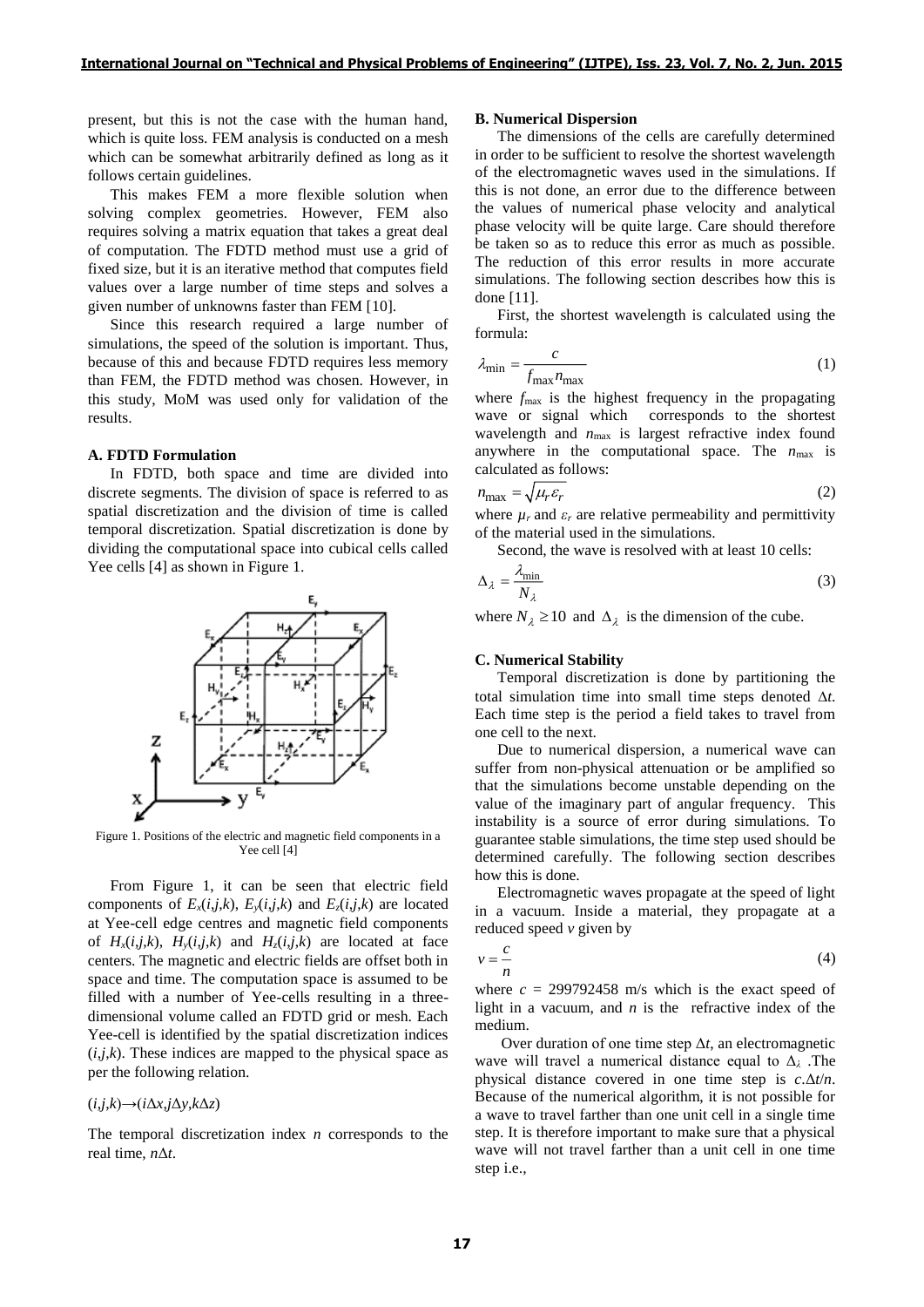$$
\frac{c\Delta t}{n} < \Delta_{\lambda} \tag{5}
$$

This places an upper limit on the time step i.e.

$$
\Delta t < \frac{n\Delta_{\lambda}}{c} \tag{6}
$$

The value of n should be set to the smallest refractive index found anywhere in the grid. Usually, this is just made to be 1 and dropped from the equation. Thus with n set equal to 1, the fastest possible physical wave has a time step given as

$$
\Delta t < \frac{\Delta_{\lambda}}{c} \tag{7}
$$

For two dimensions (2D) or three dimensions (3D) grids, the condition can be generalized as

$$
\Delta t \le \frac{1}{c \sqrt{\frac{1}{\Delta_x^2} + \frac{1}{\Delta_y^2} + \frac{1}{\Delta_z^2}}}
$$
(8)

where  $\Delta x$ ,  $\Delta y$  and  $\Delta z$  are the dimensions of the Yee-cell along the *x*, *y* and *z* axis respectively. The above equation represents the Courant stability condition [11].

# **D. Discretization of Maxwell's Equation Using the Yee Algorithm**

During simulations, a method called leapfrog technique is used to update the electric and magnetic fields [4]. For instance, updates for the electric fields come first. This is then followed by the updates of the magnetic ones.

Now we present the Maxwell's equations in three dimensions. We suppose the absence of magnetic or electric current sources and the existence of absorbing materials in the space under study.

$$
\nabla \times E + \mu \frac{\partial H}{\partial t} = 0
$$
\n
$$
\nabla \times H + \varepsilon \frac{\partial D}{\partial t} = \sigma E
$$
\n(9)

(10) where the displacement vector *D* is related to the electric field through the complex permittivity

$$
\varepsilon_r^*(\omega) = \varepsilon_r - \frac{j\sigma}{\omega\varepsilon_o} \quad \text{by} \quad D(\omega) = \varepsilon_r^* . E(\omega) \tag{11}
$$

where  $\omega$  is the angular frequency, this gives discretized expressions of the form:

$$
\frac{E_x^{n+\frac{1}{2}}(k) - E_x^{n-\frac{1}{2}}(k)}{\Delta t} = \frac{-1}{\varepsilon_o \varepsilon_r} \frac{H_y^{n}(k + \frac{1}{2}) - H_y^{n}(k - \frac{1}{2})}{\Delta_z}
$$
  
\n
$$
\sigma E_x^{n+\frac{1}{2}}(k) + E_x^{n-\frac{1}{2}}
$$
\n(12)

$$
\frac{\varepsilon_o \varepsilon_r}{H_y^{n+1}(k + \frac{1}{2}) - H_y^n(k + \frac{1}{2})} = -\frac{1}{\mu_o} \frac{E_x^{n+\frac{1}{2}}(k+1) + E_x^{n+\frac{1}{2}}(k)}{\Delta_z}
$$
(13)

 $\mathcal{L}$ 

The Equations (12) and (13) are typical expressions that are used to calculate the values of the electric and magnetic fields during simulations.

### **E. Computational Models**

#### **E.1. Modeling the Wireless Mouse**

The wireless mouse was designed as a half wave dipole antenna. A simple dipole antenna that consists of two metallic wire arms is illustrated in Figure 2.



Figure 2. Geometry of the dipole antenna model [12]

Current flowing through the arms results in radiation. FDTD models a dipole this way: The electric field components along the axis of the wire arms are set to zero except in the place where there is a gap. This gap is used by the antenna source. The dipole is fed at the center (*x*=*xc*.∆*x*, y=*yc*.∆*y*, *z*=*zc*.∆*z*). This is a gap of length ∆z where a sinusoidal wave called source [13] is applied. The magnetic field components are calculated using the normal FDTD equations. The antenna length was held constant at each simulation.

#### **E.2. Electric Current**

The current in the antenna at the feed point is obtained by applying Ampere's law [13] to the surface *S* with the bounding contour *C* on the wire at  $(i_c, j_c, k_c+3/2)$ 

$$
\oint_c H dl = \iint J ds + e_o \iint \partial E / \partial t ds
$$
\n(15)

#### **E.3. Modeling the Human Hand Index Finger**

The human hand index finger model was designed as a homogeneous finger using the average dielectric properties of the skin, muscle and bones. These values were determined by *C*. Gabriel and are available in the literature [14]. A simplified homogeneous rectangular finger model was used. These tissue equivalent dielectric parameters were chosen according to [14] to simulate the hand tissue at 2.4125 GHz. Thus, the finger model shape was designed as a dielectric slab. The dimensions of the cubical slab were  $1.48\times1.48\times1.48$  cm and the tissue it contained had relative permittivity of  $\varepsilon = 35.4$  and conductivity of  $\sigma$ =1.81 S/m.

#### **III. SIMULATION RESULTS**

### **A. Index Finger Effect on Near Fields, Bandwidth and Radiation Efficiency of Dipole Antenna**

#### **A.1. Comparing Input Resistance Using FDTD and MoM**

Before embarking on simulations, we developed a 3D FDTD program implemented in Matlab code. We used the code to analyse the variation of input resistance with frequency of a half wave dipole antenna radiating in free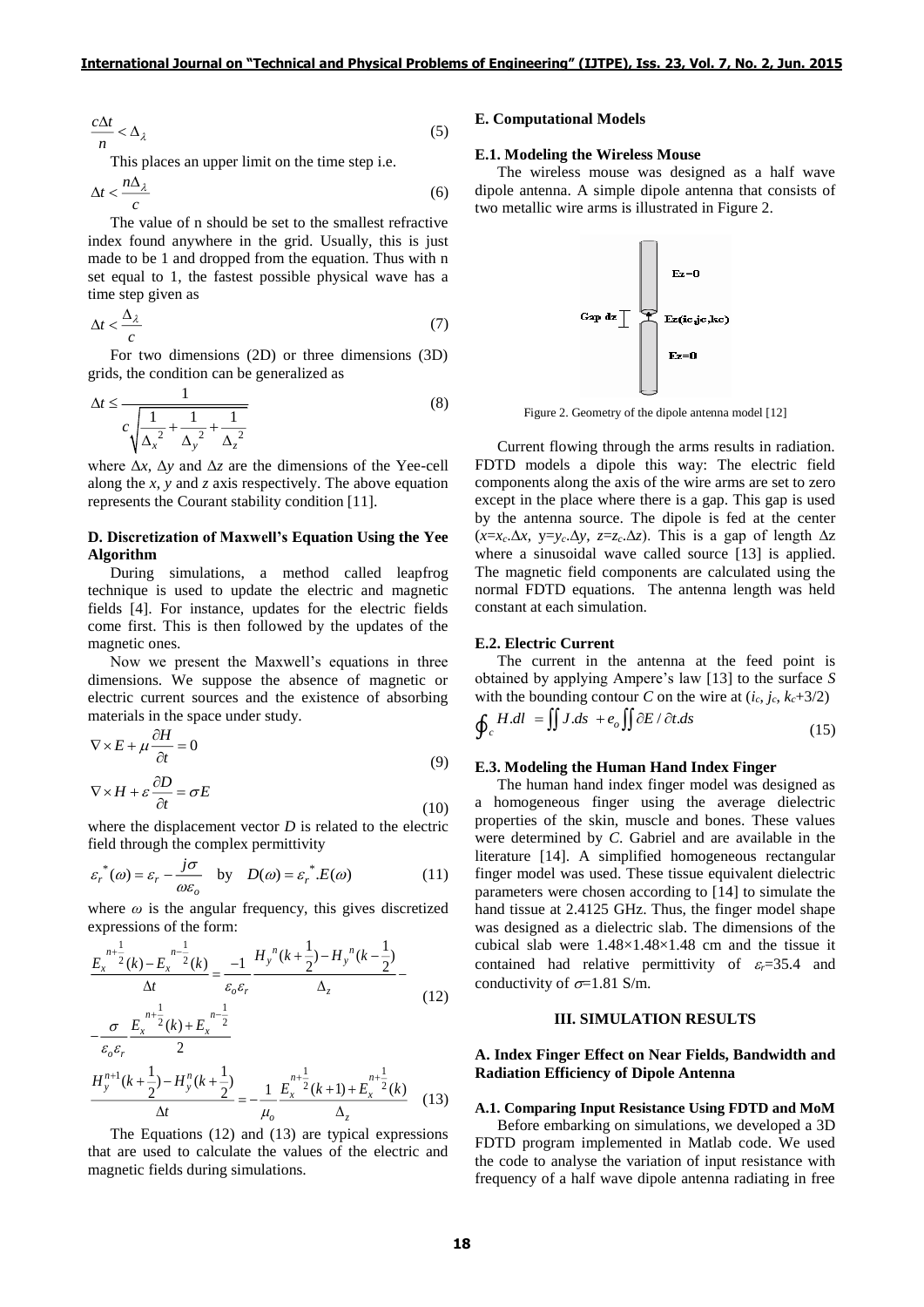space at a frequency of 2.4 GHz. We compared our results with the results for the same analysis which was done using the method of moments in order to validate the Matlab code. As Figure 3 shows, we obtained a very good agreement. In fact, at our frequency of interest i.e. 2.4125 GHz, the difference between the two methods was negligible.



Figure 3. Plot of variation of input resistance with frequency

#### **A.2. Index Finger Effect on Near Fields**

Using the 3D FDTD program implemented in the Matlab software, a simulation was carried out to show interaction between a plane wave and free space. The results showed that free space does not absorb power from an electromagnetic plane wave. Furthermore, free space does not distort the wave. However, when a dielectric slab representing the index finger was used, the results confirmed tissues absorb power from an electromagnetic plane wave. Furthermore, the finger distorts the wave.

The index finger can alter the electromagnetic field distribution and absorb power when it enters the reactive near-field of the antenna. In this region, the electric field is strong and since power loss is comparable to the square of the electric field, absorption is large. As the finger moves away from the near field region, the absorbed power decreases.

#### **A.3. Index Finger Effect on Bandwidth**

The bandwidth of the antenna, which was determined by the impedance data, is the frequency range of the antenna (less than or equal to 1/3) that corresponds to s11 of -6 dB. It can be seen in Figure 4 that when the antenna was operating in free space, its bandwidth was about 1 GHz (1.9 GHz to 2.9 GHz). However, when the index finger was in close proximity, the bandwidth changed to about 0.5 GHZ (2 GHZ to 2.5 GHz at 0.185 cm). This was a reduction of about 500 MHz. The amount of detuning depends on the antenna shape, the near-fields, as well as on the antenna-finger-separation distance.



Figure 4. S11 parameter versus frequency

#### **A.4. Index Finger Effect on Radiation Efficiency**

Radiation efficiency is defined as the ratio between the radiated to the accepted power by the antenna. Figure 5 shows the efficiency of the dipole antenna when radiating into free space and when radiating in the presence of a hand index finger. As can be seen, the efficiency of the antenna is decreased by the hand index finger. It can be observed that the highest efficiency is obtained at resonance frequency of 2.4125 GHz. At this frequency, we have the lowest mismatch and reflection loses. At any other frequency, these loses are larger. An increase in frequency beyond resonance value, results in more power absorption by the index finger. Thus, there is a rapid decrease in efficiency.



Figure 5. Change in efficiency due to the index finger

### **B. The Effect of the Index Finger Position from the Antenna Feed Point on Wireless Mouse Radiation**

Figure 6 was used as a reference in terms of specifying the position of the index finger. When the finger is said to be at the middle of the wireless mouse the finger is just above the scroll wheel at the middle. In the above figure, the finger is to the left of the middle.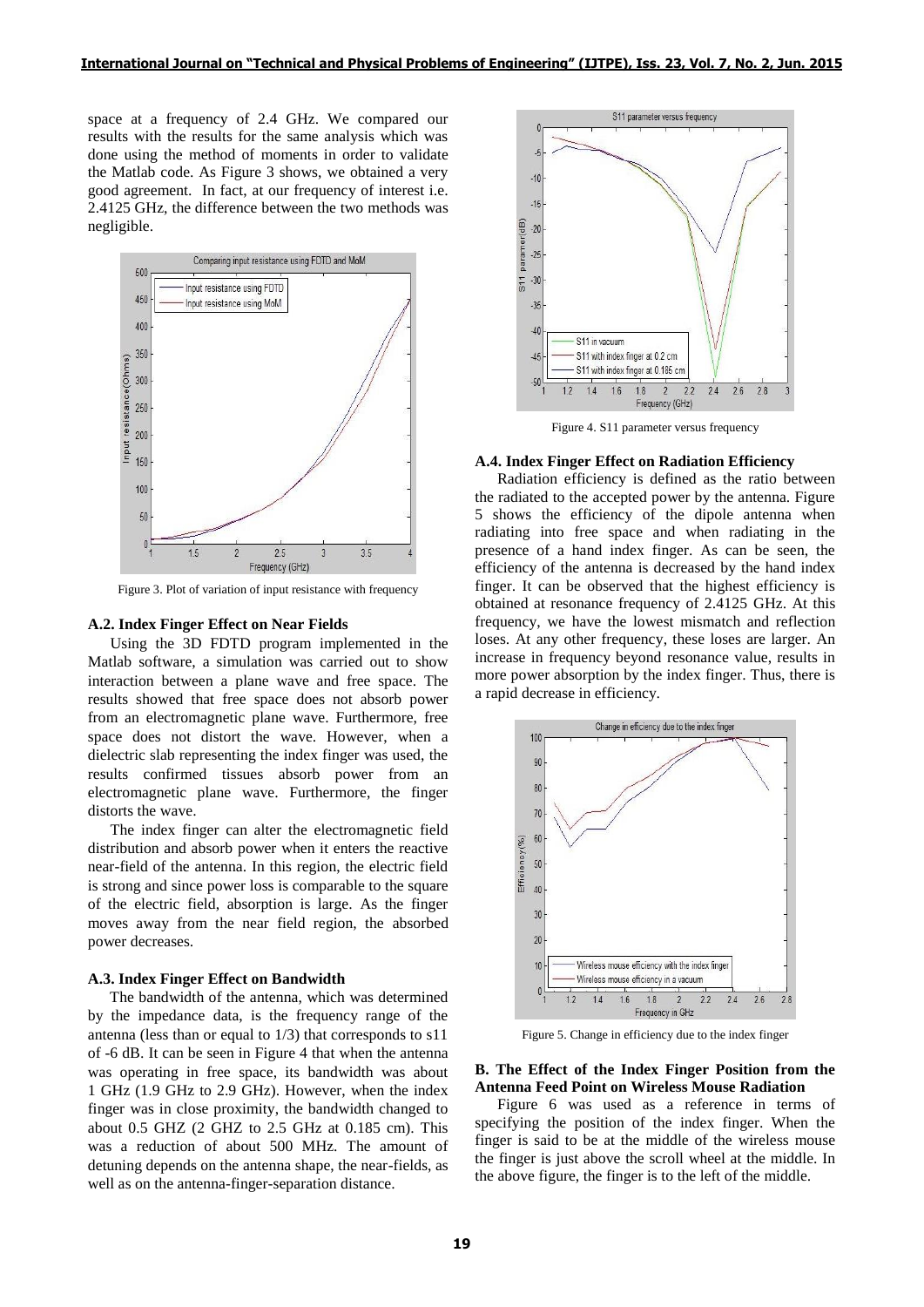

ch107267 www.fotosearch.com

Figure 6. Hand Holding Wireless Computer Mouse (CB107267 Corbis Royalty Free Photograph)

# **B.1. Index Finger Position Effect on Input Resistance**

Figure 7 shows that when the pointing finger is at the middle of the wireless mouse the amount of input resistance is small. As the finger is moved about 0.3 cm to the left the resistance increases. The same case applies when the finger is moved to the right. However, it can be seen that there is no balance in the two arms of the antenna.



Figure 7. Wireless mouse antenna input resistance versus position of the index finger

# **B.2. Index Finger Position Effect on Radiation Efficiency**

In order to determine the effect on a human hand index finger on the wireless mouse efficiency, it was necessary to ignore the reduction of efficiency due to other dielectrics such as the PCB and mouse plastic cover. In this way, we were able to isolate the effect of the finger tissues. Furthermore, having established that the largest efficiency was obtained at resonance frequency, the frequency was fixed at 2.4125 GHz. This allowed us to concentrate on the impact of the finger position on the antenna radiation efficiency.



Figure 8. Wireless mouse antenna's efficiency versus the position of the index finger

Figure 8 shows that when the pointing finger is at a distance within the range 0.3 cm to 0.8 cm from the middle of the wireless mouse, we have the largest antenna efficiency. At the middle of the mouse, there is a dip in efficiency because the pointing finger is very near the antenna feed point.

Finger tissues absorb energy. The energy radiated by the wireless mouse antenna is greatest at the feed point. This comes from the radiated power distribution of the antenna, which has a maximum value at the feeding gap. Since the available energy is large at the position, it follows that the index finger will absorb larger amounts of this energy. This explains the dip in the efficiency curve. As the finger moves away from this position, either to the left or right, it absorbs less and less energy. This means an increase in radiation efficiency of the wireless mouse antenna. However, beyond a distance of say, 0.8 cm on either side of the feed point, there is rapid decrease in efficiency. This can be explained by the fact that the radiated energy decreases as the distance from the feed point increases due to dipole antenna characteristics.

# **IV. CONCLUSIONS**

Our Matlab code based on FDTD technique and that was used in the simulations has been validated using MoM and existing data in the public domain. The simulation results show that a human hand index finger influences input resistance, reflection coefficient, bandwidth (resonance frequency) and efficiency of wireless mouse antenna. Our study has established that the index finger decreases the input resistance of the mouse. The effect on bandwidth, for example, depends on the distance of the hand from the mouse antenna: Bandwidth decreases with the decrease in the separation of the hand from the wireless mouse and vice versa. It was established that the hand also reduces the efficiency of the mouse antenna. This can be explained by the fact that the human hand absorbs energy. It was further established that the wireless mouse antenna's efficiency depends on the position of the index finger.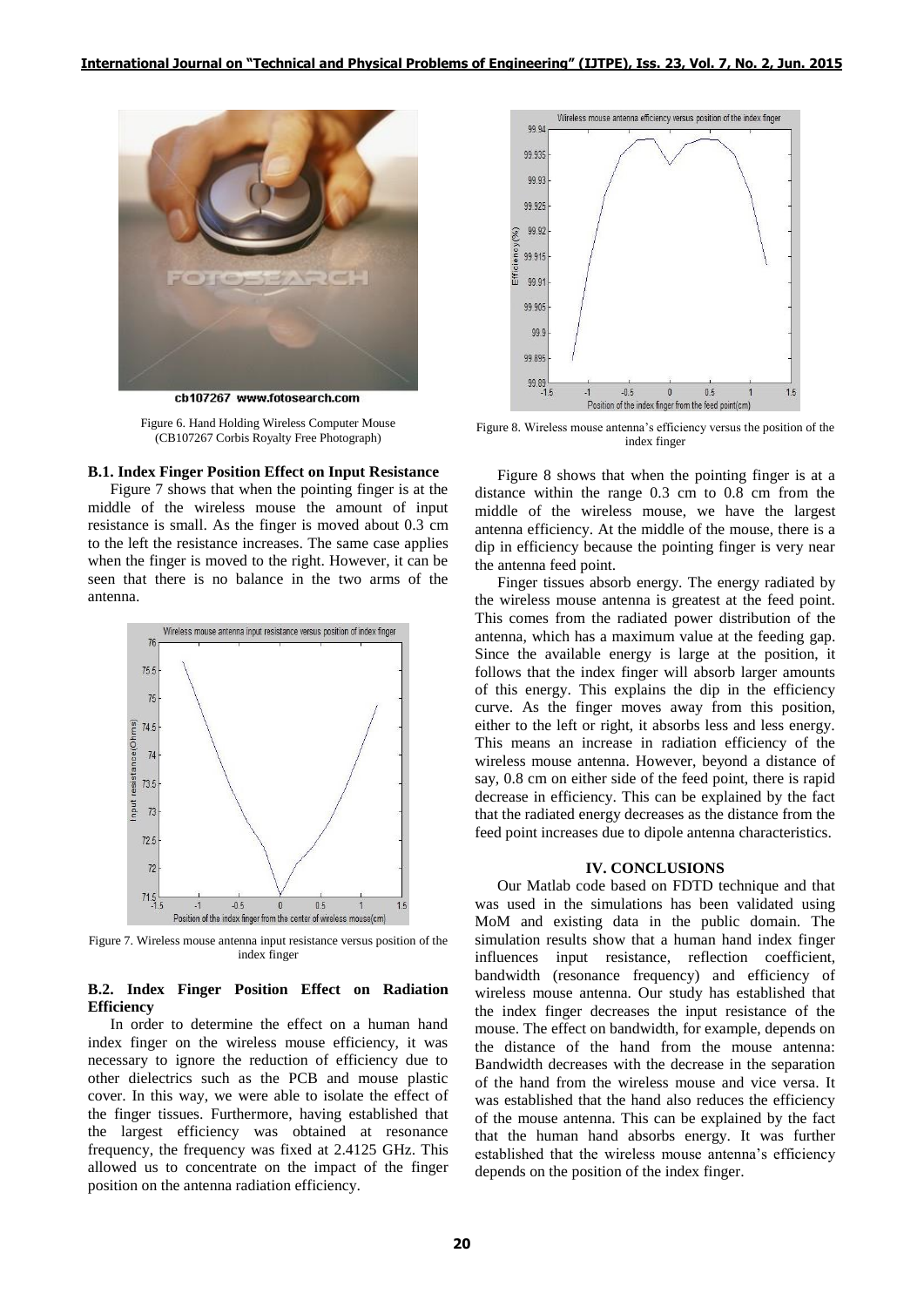When the finger is at the middle of the mouse antenna, the efficiency is relatively low because the index finger is very near the antenna feed point. At this point, the radiated power is strong and absorption by the nearby index finger is large. This explains the dip in the efficiency curve. Moving the finger along the wireless mouse antenna, to either the right or to the left of the feed point, increases the efficiency rapidly. For instance, when the finger is at a distance within the range 0.3 cm to 0.8 cm from the middle of the wireless mouse, antenna's efficiency is relatively high. However, the antenna's efficiency deteriorates when the finger is located at distances greater than 0.8 cm from the antenna's feed point. This can be explained by the fact that the radiated energy decreases as the distance from the feed point increases due to radiation characteristics of the antenna. At the same time, this decreased energy is further decreased by absorption by the index finger and hence the rapid change.

# **REFERENCES**

[1] R. Gilster, "PC Hardware (A Beginners' Guide)", Tata McGraw-Hill Edition, pp. 464-470, 2001.

[2] K.V. Rop, D.B.O. Konditi, H.A. Ouma, S.M. Musyoki, "Parameter Optimization in Design of a Rectangular Microstrip Patch Antenna Using Adaptive Neuro-Fuzzy Inference System Technique", International Journal on Technical and Physical Problems of Engineering (IJTPE), Issue 12, Vol. 4, No. 3, pp. 16-23, September 2012.

[3] M. Brain, C. Carmack, "How computer mice work" Feb 16, 2011, www.computer.howstuffworks.com/ mouse1.html.

[4] K.S. Yee, "Numerical Solution of Initial Boundary Value Problems Involving Maxwell's Equations in Isotropic Media", IEEE Transactions on Antennas and Propagation, Vol. AP-14, pp. 302-307, May 1966.

[5] J. Toftgard, S.N. Hornsleth, J.B. Andersen, "Effects on Portable Antennas of the Presence of a Person", IEEE Transactions on Antennas and Propagation, Vol. 41, No. 6, pp. 739-746, June 1993.

[6] M. Okoniewski, M.A. Stuchly, "A Study of the Handset Antenna and Human Body Interaction", IEEE Transactions on Microwave Theory and Techniques, Vol. 44, No. 10, Part 2, pp. 1855-1864, 1996.

[7] P. Futter, N. Chavannes, R. Tay, M. Meilil, A. Klingenboeck, K. Pokovic, N. Kuster, "Reliable Prediction of Mobile Phone Performance under Real Usage Conditions using the FDTD Method", 2005 International Symposium on Antenna and Propagation (ISAP2005), Seoul, Korea, Vol. 2, pp. 355-358, July 2005.

[8] K.R. Boyle, "The Performance of GSM 900 Antennas in the Presence of People and Phantoms", IEEE 12th International Conference on Antennas and Propagation*,*  Exeter, U.K., Vol. 1, pp. 35-38, March 31-April 3, 2003.

[9] D.B.O. Konditi, J.K. Makiche, H.O. Absaloms, C.O. Adika, E.K. Koech, V. M. Dharmadhikary, "Practical and Theoretical Evaluation of EMC/EMI Problems of Metallic Enclosures with Apertures", International Journal on Technical and Physical Problems of Engineering (IJTPE), Issue 4, Vol. 12, No. 3, pp. 1-8, September 2010.

[10] T.S. Ibrahim, "Design of Radio Frequency Coils for Magnetic Resonance Imaging Applications: A Computational Electromagnetic Approach", Doctoral Dissertation, Ohio State University, Science and Engineering Library, Columbus, Ohio, U.S., 2002.

[11] D.M. Sullivan, "Electromagnetic Simulation Using the FDTD Method", IEEE Press, New York, U.S., 2000.

[12] A. Rhattoy, M. Lahmer, A. Zatni, "Electromagnetic Radiation from Dipole Antennas and SAR Distribution in Human Model Using FDTD Technique", ICGST - DSP Journal, Vol. 10, Issue 1, December 2010.

[13] A. Taflove, S.C. Hagness, "Computational Electromagnetic: The Finite Difference Time Domain Method", Artech House, Boston, London, 2000.

[14] C. Gabriel, "Compilation of the Dielectric Properties of Body Tissues at RF and Microwave Frequencies", London, U.K, February, 1996, www.dtic.mil/dtic/tr/ fulltext/u2/a305826.pdf.

# **BIOGRAPHIES**



**Rainsford K. Njoroge** received the B.Tech. degree from Moi University, Kenya and is currently a post graduate student at Jomo Kenyatta University of Agriculture and Technology, Juja, Kenya. He is an Assistant Lecturer of Electrical and Communication Engineering at Multimedia University

of Kenya, Kenya. His research interest is in Telecommunication.



**Dominic B. Onyango Konditi** was born in Kochia, Homa Bay County on 22 July, 1950. He earned a Higher Diploma in Electrical Engineering (Communication Engineering option) from Technical University of Mombasa, Masters of Engineering, M.Eng., in Electrical Engineering

from Tottori University, Japan, in 1991, Post-Graduate Certificate in Electromagnetic Compatibility and Electromagnetic Interference (EMC/EMI) from Dresden University of Technology (DUT), Germany, in 2005 and Ph.D. in Electronics and Communication Engineering from Indian Institute of Technology Roorkee in 2000. He is a full Professor of Electrical and Electronic Engineering at Technical University of Kenya, Nairobi, Kenya and also is the recipient of SAHA Gold Medal Award for their Best Application - Oriented paper published in the Institution of Electronics and Telecommunications Engineers (IETE) journal in 2001.